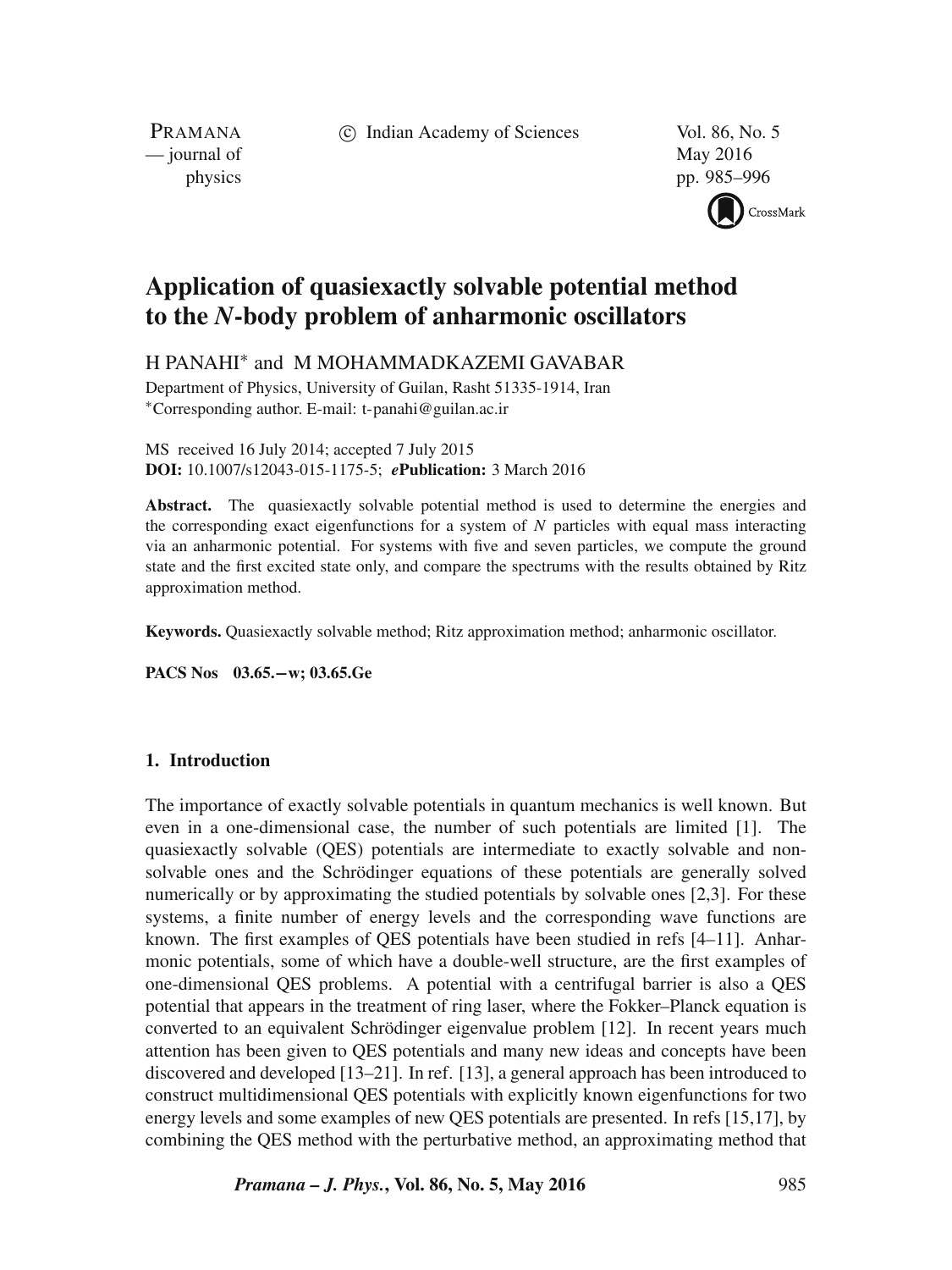can solve the problem without imposing any constraint on the potential parameters has been proposed. Based on this method, the radial Schrödinger equation for the QES central potentials have been solved in ref. [15]. Also, three families of QES potentials which play important roles in the description of interactions occurring between three particles of equal mass have been studied in ref. [17].

In this paper, we introduce an N-body quantum model interacting via an anharmonic potential and try to solve the problem by QES method given in [17]. We solve the problem without imposing any condition on the potential parameters. Hence in §2, we give the general formalism to solve the problem and in §3 and 4 we obtain the spectrum of system for  $N = 5$  and  $N = 7$  respectively. We also compare the spectrums of the system with the results obtained by Ritz approximation method in each section. The paper ends with a brief conclusion in §5.

# **2. Application of QES method to** *N***-particle quantum model interacting via an anharmonic potential**

In this section, we first introduce the anharmonic potential of *N* particles with the same mass as

$$
V(x_1, x_2, ..., x_N) = \sum_{j=1}^{N} \left( A_{2j} \left( \sum_{i=1}^{N-1} (N - 2i) x_i \right)^{2i} + B_{2i} \left( \sum_{i=1}^{N-1} x_i - (N - 1) x_N \right)^{2i} \right),
$$
\n(2.1)

where  $A_{2i}$  and  $B_{2i}$  are the constant coupling coefficients of the interactions. Potential  $(2.1)$  for  $N = 3$  has been studied in ref. [17]. This potential can be interpreted as the interaction of *N* similar particles in which the first type of interaction corresponding to the interaction between the first  $(N - 1)$  bodies in the absence of the last one and the second type corresponding to the interaction between the last body and the other  $(N - 1)$ bodies.

For obtaining the spectrum of this potential, we use the QES method which has been used in ref. [17] for solving the 3-body system.

The Schrödinger equation for N similar particles with potential  $(2.1)$  has the following form (for  $h = m = 1$ ):

$$
-\frac{1}{2}\sum_{i=1}^{N}\frac{\partial^2\psi}{\partial x_i^2} + V(x_1, x_2, \dots, x_N)\psi = E\psi,
$$
\n(2.2)

where the eigenfunction  $\psi$  is a function of the coordinates  $x_1, x_2, ..., x_N$  and *E* is its energy eigenvalue. For solving this system it is convenient to work with the following energy eigenvalue. For solving this system, it is convenient to work with the following Jacobi-like coordinates:

$$
x = \frac{\sum_{i=1}^{N-1} (N-2i) x_i}{\sqrt{\sum_{i=1}^{N-1} (N-2i)^2}}, \quad y = \frac{\left[\sum_{i=1}^{N-1} x_i\right] - (N-1) x_N}{\sqrt{(N-1)^2 + N - 1}}, \quad R = \frac{\sum_{i=1}^{N} x_i}{N}.
$$
\n(2.3)

The coordinate x can be interpreted as the sum of the relative distance of  $N - 1$  bodies, in the absence of the last body and the coordinate  $y$  means the sum of the relative distance

986 *Pramana – J. Phys.***, Vol. 86, No. 5, May 2016**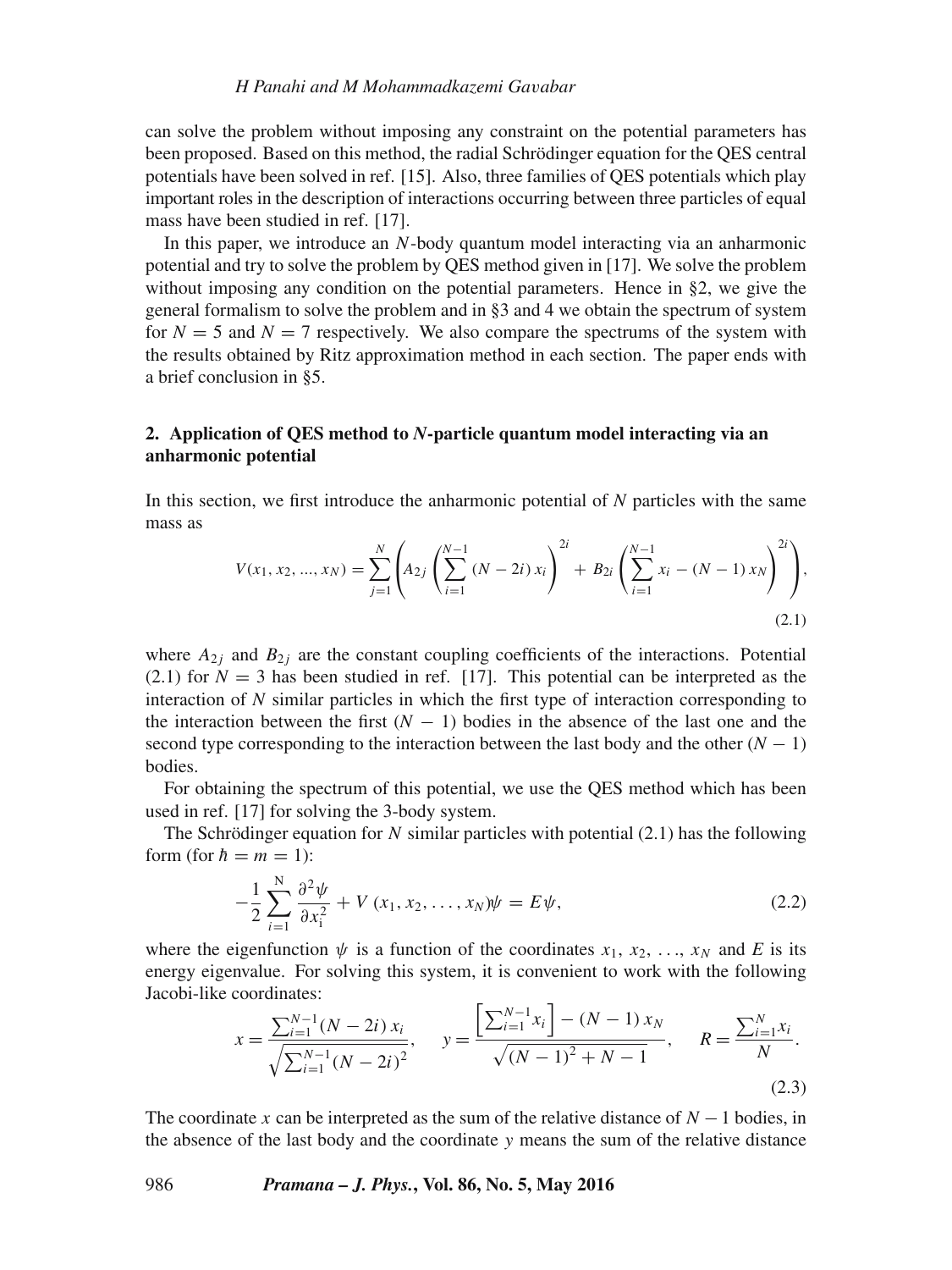of the last body with the other  $(N - 1)$  bodies, and R is the centre-of-mass coordinate of the bodies. Now, if we choose the centre of mass  $R$  as the origin of the coordinates, then the terms corresponding to the central mass will be omitted as a constant. So after applying transformation  $(2.3)$  into  $(2.1)$ , the potential function will be transformed to a two-dimensional potential which has the following general form:

$$
V(x, y) = \sum_{j=1}^{N} a_{2j} x^{2j} + \sum_{j=1}^{N} b_{2j} y^{2j},
$$
\n(2.4)

where

$$
a_{2j} = A_{2j} \left( \sum_{i=1}^{N-1} (N - 2i) \right)^i, \quad b_{2j} = B_{2i} \left( (N-1)^2 + N - 1 \right)^i. \tag{2.5}
$$

Also by using this transformation and performing the tedious calculation, the kinetic term of the Hamiltonian will change to a simple and convenient two-dimensional form, that is, in the centre of-mass system of reference, the Schrödinger equation (2.2) will be transformed as

$$
-\frac{1}{2}\left(\frac{\partial^2\psi}{\partial x^2} + \frac{\partial^2\psi}{\partial x^2}\right) + V(x, y)\psi = E\psi.
$$
 (2.6)

Therefore, the Hamiltonian in Jacobi coordinates yields to a two-dimensional problem, and/or the N-body quantum system is transformed to a two-dimensional system.

It is obvious that the two-dimensional eigenvalue equation (2.6) does not always admit exact solutions. However, we try to solve it by the quasiexactly solvable method which yields the exact wave function and the corresponding energy for restricted values of the parameters  $a_{2i}$  and  $b_{2i}$ . We shall also use the Ritz approximation method to test the accuracy of our results.

Now for studying and solving the eigenvalue problem (2.6) by QES method, we introduce the trial wave function related to  $(x, y)$  as [15,17]

$$
\psi = C \exp(f(x) + g(y)),\tag{2.7}
$$

where for odd number of bodies, we consider

$$
f(x) = n_x \ln x + \sum_{i=0}^{(N-1)/2} \alpha_i x^{N+1-2i},
$$
  
 
$$
g(y) = n_y \ln y + \sum_{i=0}^{(N-1)/2} \alpha'_i y^{N+1-2i}
$$
 (2.8)

and for even number of bodies

$$
f(x) = n_x \ln x + \sum_{i=0}^{(N-1)/2} \alpha_i x^{i+2}, \quad g(y) = n_y \ln y + \sum_{i=0}^{(N-1)/2} \alpha'_i y^{i+2} \qquad (2.9)
$$

and C being a normalization constant. The real parameters of the trial wave function are calculated from the parameters of the potential.

*Pramana – J. Phys.***, Vol. 86, No. 5, May 2016** 987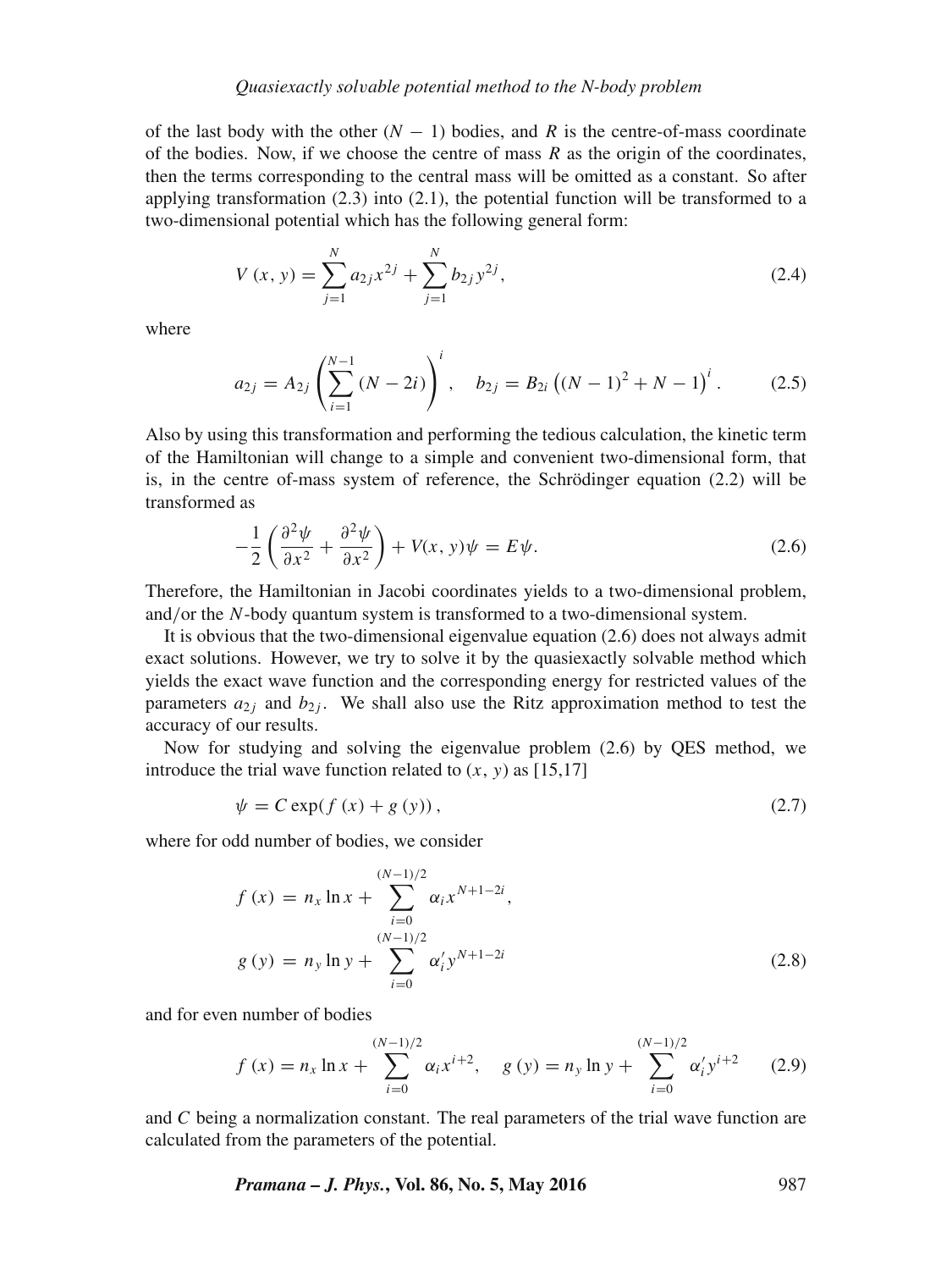If we substitute the trial wave function  $(2.7)$  into  $(2.6)$ , it can be easily seen that

$$
-\frac{1}{2}\left(\frac{\partial^2\psi}{\partial x^2} + \frac{\partial^2\psi}{\partial y^2}\right) = -\frac{1}{2}\left[\left(f'\right)^2 + f'' + \left(g'\right)^2 + g''\right]\psi
$$
  
=  $\left[E - V(x, y)\right]\psi$ . (2.10)

By inserting  $f'$ ,  $f''$ ,  $g'$ ,  $g''$  and  $V(x, y)$  into (2.10) and comparing two sides, we can<br>arrive at many algebraic constraints between the parameters and the energy spectrum can arrive at many algebraic constraints between the parameters and the energy spectrum can be calculated from them. In the next sections, we try to study the quantum system with only odd number of *N* ( $N = 5$  in §3 and  $N = 7$  in §4) and show how the OES method works. We also obtain the spectrum by Ritz approximation method for comparing the results in the two different approaches.

## **3. The quantum model of 5-body anharmonic potential**

The 3-body model with potential function (2.1) is studied in ref. [17] and in this section, we consider the same problem for 5-body system with the same mass. According to (2.1) we have

$$
V(x_1, x_2, x_3, x_4, x_5) = \sum_{i=1}^{5} \left[ A_{2i} (3x_1 + x_2 - x_3 - 3x_4)^{2i} + B_{2i} (x_1 + x_2 + x_3 + x_4 - 4x_5)^{2i} \right],
$$
\n(3.1)

where  $A_{2i}$  and  $B_{2i}$  are the constant coefficients. As we have mentioned, this potential can be interpreted as the interaction of five similar particles such that the first type of interaction is the interaction of four particles with each other and the second one is the interaction of the fifth particle with the other four bodies. On the other hand, the first type of the interaction can be considered as the sum of the relative distance of four particles with each other when the the last particle is absent, that is

$$
3x_1 + x_2 - x_3 - 3x_4 = (x_1 - x_2) + (x_1 - x_3) + (x_1 - x_4) + (x_2 - x_3) + (x_2 - x_4) + (x_3 - x_4).
$$
\n(3.2)

Also, the second type of interaction can be interpreted as the sum of the relative distance of the last particle with the other four bodies

$$
x_1 + x_2 + x_3 + x_4 - 4x_5 = (x_1 - x_5) + (x_2 - x_5) + (x_3 - x_5) + (x_4 - x_5). \tag{3.3}
$$

In §3.1, we first use the QES method to obtain the spectrum of the potential and then in §3.2, we use the Ritz approximation method to show both results are almost equal.

## 3.1 *The 5-body model and QES method*

For  $N = 5$ , the Jacobi-like coordinates (2.3) are as follows:

$$
x = \frac{3x_1 + x_2 - x_3 - 3x_4}{\sqrt{20}}, \quad y = \frac{x_1 + x_2 + x_3 + x_4 - 4x_5}{\sqrt{20}},
$$
  

$$
R = \frac{x_1 + x_2 + x_3 + x_4 + x_5}{5}.
$$
 (3.4)

988 *Pramana – J. Phys.***, Vol. 86, No. 5, May 2016**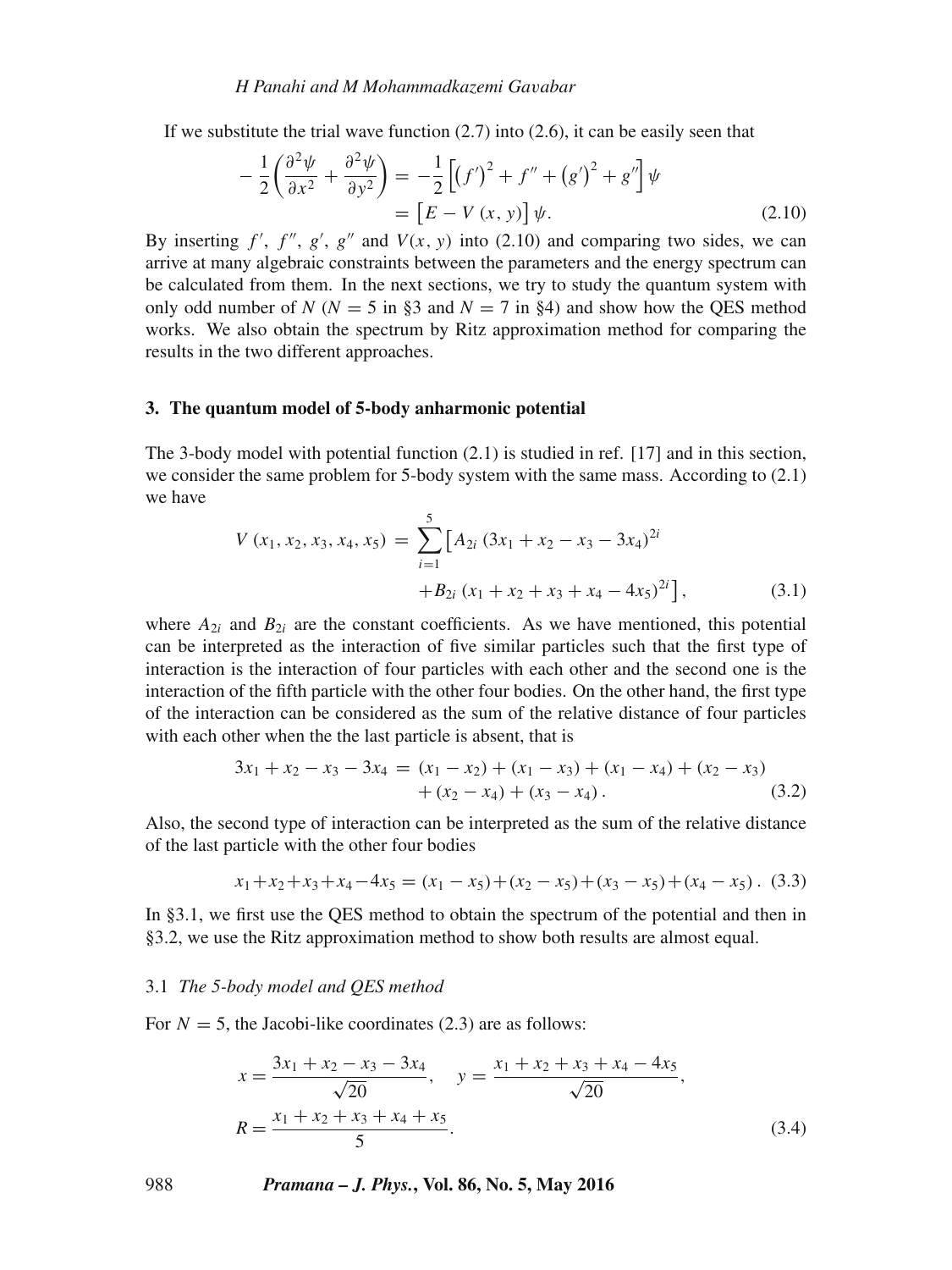Using these coordinates and assuming that the centre of mass is the origin, the potential (3.1) will change to the following two-dimensional potential:

$$
V(x, y) = \sum_{i=1}^{5} (a_{2i}x^{2i} + b_{2i}y^{2i}) = a_2x^2 + a_4x^4 + a_6x^6 + a_8x^8 + a_{10}x^{10}
$$
  
+ $b_2y^2 + b_4y^4 + b_6y^6 + b_8y^8 + b_{10}y^{10}$ , (3.5)

where

 $a_{2i} = 20^i A_{2i}$  and  $b_{2i} = 20^i B_{2i}$ .

The Schrödinger equation of this potential is also the same as (2.6) and the eigenfunction  $\psi(x_1, x_2, x_3, x_4, x_5)$  will be a function of the two coordinates  $(x, y)$ . In other words, we must solve the two-dimensional quantum system  $(2.6)$  with potential  $(3.5)$ . Now we consider the eigenfunction of the system as in  $(2.7)$  and so according to  $(2.8)$ , we have

$$
f(x) = -\alpha_1 x^6 + \beta_1 x^4 + \gamma_1 x^2 + n_x \ln x,
$$
  
\n
$$
g(y) = -\alpha_2 y^6 + \beta_2 y^4 + \gamma_2 y^2 + n_y \ln y,
$$
\n(3.6)

where  $n_x, n_y, \alpha_i, \beta_i, \gamma_i$  are the real parameters. It is necessary to notice that due to the integrability of the wave function, the coefficients of the highest power in  $f(x)$  and  $g(y)$ should be minus.

If we use (3.5) and (3.6) and substitute  $f', f'', g', g'', V(x, y)$  into (2.10), then we get<br>be following algebraic equation: the following algebraic equation:

$$
(-18\alpha_1^2 + a_{10})x^{10} + (24\alpha_1\beta_1 + a_8)x^8 + (-8\beta_1^2 + 12\alpha_1\gamma_1 + a_6)x^6
$$
  
+ 
$$
(6\alpha_1n_x - 8\beta_1\gamma_1 + 15\alpha_1 + a_4)x^4 + (-6\beta_1 - 2\gamma_1^2 - 4\beta_1n_x + a_2)x^2
$$
  
+ 
$$
(-18\alpha_2^2 + b_{10})y^{10} + (24\alpha_2\beta_2 + b_8)y^8 + (-8\beta_2^2 + 12\alpha_2\gamma_2 + b_6)y^6
$$
  
+ 
$$
(6\alpha_2n_y - 8\beta_2\gamma_2 + 15\alpha_2 + b_4)y^4 + (-6\beta_2 - 2\gamma_2^2 - 4\beta_2n_y + b_2)y^2
$$
  
- 
$$
\frac{n_x(n_x - 1)}{2x^2} - \frac{n_y(n_y - 1)}{2y^2} - \gamma_1(2n_x + 1) - \gamma_2(2n_y + 1) = E.
$$
 (3.7)

As the right-hand side of  $(3.7)$  is a constant, it can be easily concluded that the coefficients of each variable term should be zero. Also, the parameters  $n_x$ ,  $n_y$  should be zero or one. Therefore, the following set of constraint equations between the parameters of the potential and the wave function should exist:

$$
-18\alpha_1^2 + a_{10} = 0, \quad 24\alpha_1\beta_1 + a_8 = 0, \quad -8\beta_1^2 + 12\alpha_1\gamma_1 + a_6 = 0,
$$
  

$$
-18\alpha_2^2 + b_{10} = 0, \quad 24\alpha_2\beta_2 + b_8 = 0, \quad -8\beta_2^2 + 12\alpha_2\gamma_2 + b_6 = 0,
$$
  

$$
6\alpha_1n_x - 8\beta_1\gamma_1 + 15\alpha_1 + a_4 = 0, \quad -6\beta_1 - 2\gamma_1^2 - 4\beta_1n_x + a_2 = 0,
$$
  

$$
6\alpha_2n_y - 8\beta_2\gamma_2 + 15\alpha_2 + b_4 = 0, \quad -6\beta_2 - 2\gamma_2^2 - 4\beta_2n_y + b_2 = 0.
$$
 (3.8)

Now, from (3.8), it is seen that the parameters  $b_6$ ,  $b_8$ ,  $b_{10}$ ,  $a_6$ ,  $a_8$  and  $a_{10}$  are free, while the remaining parameters  $b_2$ ,  $b_4$ ,  $a_2$  and  $a_4$  are not free and can be expressed in terms of the free ones and the quantum number  $n_x$  and  $n_y$ . The parameters  $\alpha_i$ ,  $\beta_i$  and  $\gamma_i$ , appearing in the expression of the wave function are also obtained from the free parameters. So,

*Pramana – J. Phys.***, Vol. 86, No. 5, May 2016** 989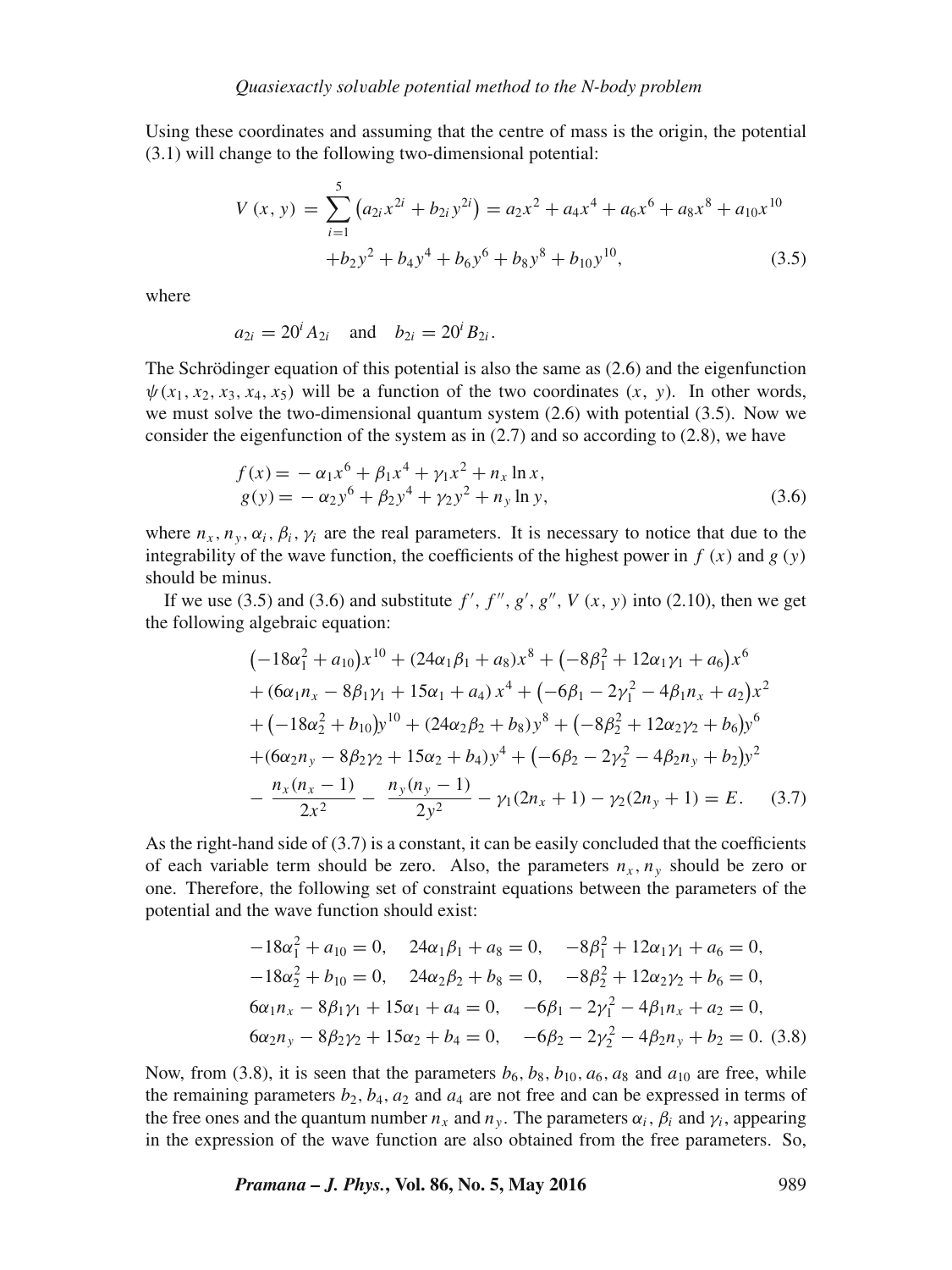## *H Panahi and M Mohammadkazemi Ga*v*abar*

| $a_2 = b_2$ | $a_4 = b_4$ | $a_6$ (QES) =<br>$b6$ (QES) | $a_8 = b_8$ | $a_{10} = b_{10}$ | $n_x = n_v$ |
|-------------|-------------|-----------------------------|-------------|-------------------|-------------|
| 0.284559194 | 0.027144684 | 0.015                       | 0.001       | 0.0001            |             |
| 0.213848518 | 0.013002552 | 0.015                       | 0.001       | 0.0001            |             |

**Table 1.** The initial values of the parameters according to QES method.

we can give some initial values for the free parameters of the potential (3.5) and then calculate the other parameters from (3.8). We can also deduce the spectrum energy of the quantum system by constant terms of  $(3.7)$ , which is called the quasiexactly solvable (QES) energy as

$$
E_{n_x,n_y} \left( \text{QES} \right) = -\gamma_1 (2n_x + 1) - \gamma_2 (2n_y + 1) \,. \tag{3.9}
$$

This form is due to the symmetry of the potential with respect to  $x$  and  $y$  and it is very simple to calculate the energy spectrum of 5-body system in terms of  $(n_x, n_y)$  and the parameters  $\gamma_1$ ,  $\gamma_2$ . These parameters are calculated from (3.8), and the wave function of the system can be easily calculated from (2.7) and (3.6) the system can be easily calculated from (2.7) and (3.6).

#### 3.2 *The 5-body model and Ritz method*

For solving the quantum system with Hamiltonian (2.6) by Ritz method, we should calculate the following equations for  $x$  and  $y$  parts of the Hamiltonian:

$$
E_{n_x} = \frac{\langle \psi_x | H_x | \psi_x \rangle}{\langle \psi_x | \psi_x \rangle}, \quad E_{n_y} = \frac{\langle \psi_y | H_y | \psi_y \rangle}{\langle \psi_y | \psi_y \rangle}, \tag{3.10}
$$

where

$$
H_x = -\frac{\partial^2}{2\,\partial x^2} + V(x), \quad H_y = -\frac{\partial^2}{2\partial y^2} + V(y) \tag{3.11}
$$

and  $\psi_x$ ,  $\psi_y$  are the trial wave functions which should be written in terms of some variational parameters such that they minimize the eigenvalue energy. In this work, we choose the trial wave function for the ground state and the first exited state respectively as

$$
\psi_{0x} = \exp(-\xi_1 x^2), \quad \psi_{0y} = \exp(-\xi_2 y^2), \tag{3.12}
$$

$$
\psi_{1x} = x \exp(-\eta_1 x^2), \quad \psi_{1y} = y \exp(-\mu_2 y^2), \tag{3.13}
$$

which satisfy the physical conditions of the problem. After substituting (3.12) and (3.13) into (3.10) and performing the numerical calculation, we have computed the minimum energy by Ritz method. In table 1, we have given the initial values and the calculated parameters from (3.8) and in table 2, we have written the values of energy from QES and Ritz methods.

It is necessary to explain that in table 1, first we choose some values for the free parameters, then the values of the wave function's parameters are calculated from (3.8) and so by applying the condition where  $(n_x, n_y)$  should be zero or one, we calculate the numerical values of  $b_2$ ,  $b_4$ ,  $a_2$  and  $a_4$ . Of course, for simplicity, we have assumed that the initial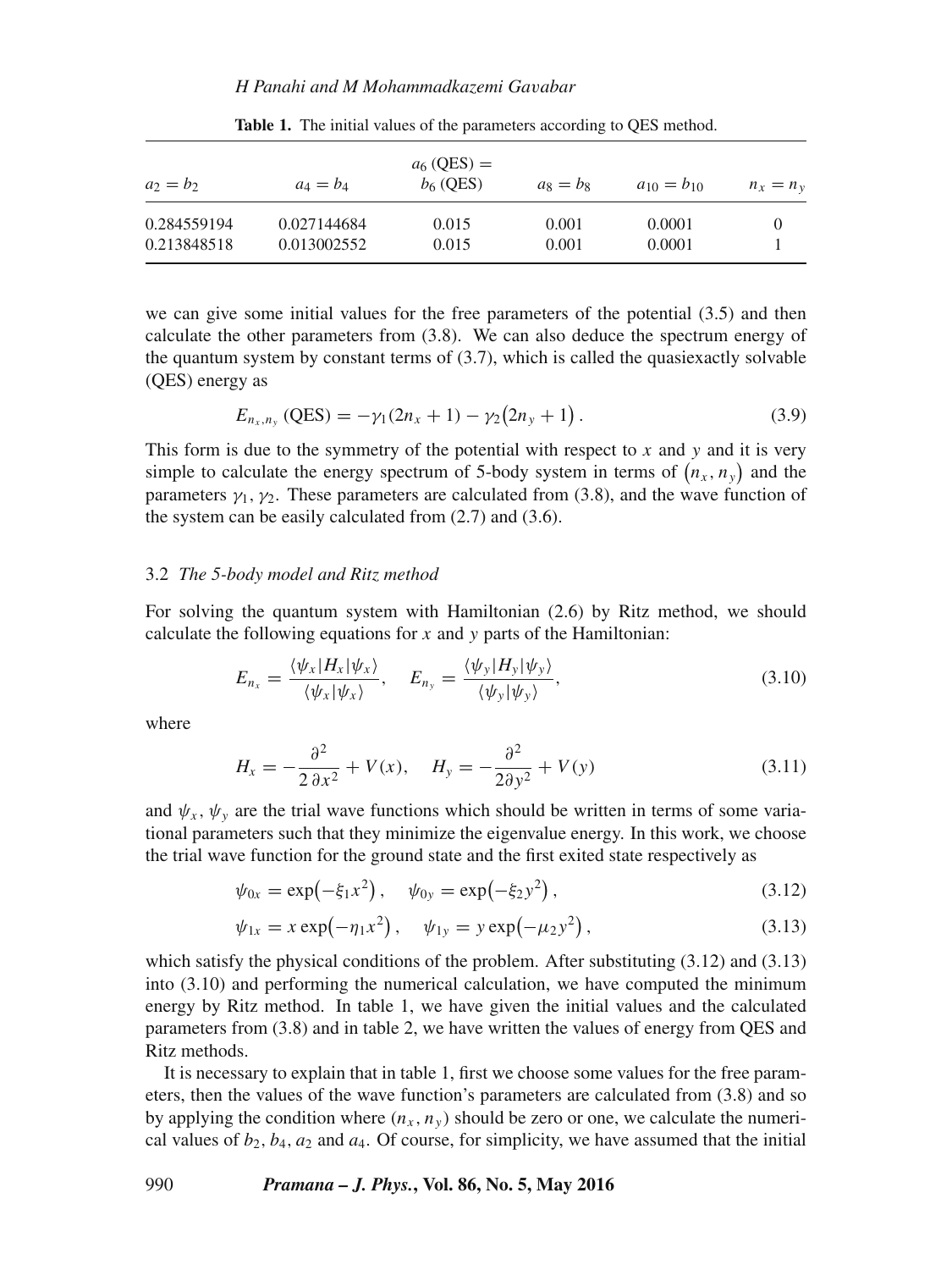| $E_{n_x,n_y}$ (QES) | $E$ (Ritz)  | $(n_x, n_y)$ |  |
|---------------------|-------------|--------------|--|
| 0.883883712         | 0.894756360 | (0, 0)       |  |
| 1.767767424         | 1.790753134 | (1, 0)       |  |
| 1.767767424         | 1.790753134 | (0, 1)       |  |
| 2.651651136         | 2.684858704 | (1, 1)       |  |
|                     |             |              |  |

**Table 2.** The values of energy by using QES and Ritz methods for the parameters of table 1.

values of the free parameters  $a_{10}$ ,  $a_8$  and  $a_6$  are equal to the initial values of the free parameters  $b_{10}$ ,  $b_8$  and  $b_6$  respectively. In table 2, we see that the energy eigenvalues are almost equal using two methods and also for the two states  $(n_x = 0, n_y = 1)$  and  $(n_x = 1, n_y = 0)$ , the values are exactly equal. This is because the free parameters of the potential that correspond to the variables  $x$  and  $y$  are equal.

Now, we assume that the initial values of the parameters for potential (3.5) have different values from what is mentioned above, that is, the initial values of the parameters do not satisfy the constraint equations (3.8). Then it is possible to decompose the potential (3.5) as the sum of a QES potential and a perturbation term as

$$
V(x, y) = a_2x^2 + a_4x^4 + a_6 \cos x^6 + a_8x^8 + a_{10}x^{10}
$$
  
+  $b_2y^2 + b_4y^4 + b_6 \cos y^6 + b_8y^8 + b_{10}y^{10}$   
+  $(a_6 - a_{60ES})x^6 + (b_6 - b_{60ES})y^6,$  (3.14)

in which we have assumed that the two parameters  $(b<sub>6</sub>, a<sub>6</sub>)$  do not satisfy eq. (3.8), that is, the term  $(a_6 - a_{60\text{ES}})x^6 + (b_6 - b_{60\text{ES}})y^6$  is considered as a perturbation term to the QES potential. Hence, according to (3.9), we easily know the value of QES energy and we should only solve the energy of the perturbation term. This perturbation energy is obtained from the following equation:

$$
\Delta E_{n_x,n_y} = \frac{(a_6 - a_{6QES}) \int_{-\infty}^{+\infty} x^6 \psi_x^* \psi_x dx}{\int_{-\infty}^{+\infty} \psi_x^* \psi_x dx} + \frac{(b_6 - b_{6QES}) \int_{-\infty}^{+\infty} y^6 \psi_y^* \psi_y dy}{\int_{-\infty}^{+\infty} \psi_y^* \psi_y dy}
$$
(3.15)

and the energy of the system becomes

$$
E_{n_x,n_y} = E_{n_x,n_y}(\text{QES}) + \Delta E_{n_x,n_y}.\tag{3.16}
$$

For example, if we take the value of perturbation parameters, which are  $(b_6, a_6)$ , equal to 0.02 and the other free parameters are those given in table 1, then we observe the values of energy given in table 3 are in good agreement with those obtained by Ritz method.

At the end of this section, we must notice that if the other free parameters of (3.5) do not satisfy eqs  $(3.8)$  then eq.  $(3.14)$  must be written in an appropriate form according to the parameters and  $\Delta E_{n_{x},n_{y}}$ , as the contribution of the perturbation terms should be calculated for those free parameters.

*Pramana – J. Phys.***, Vol. 86, No. 5, May 2016** 991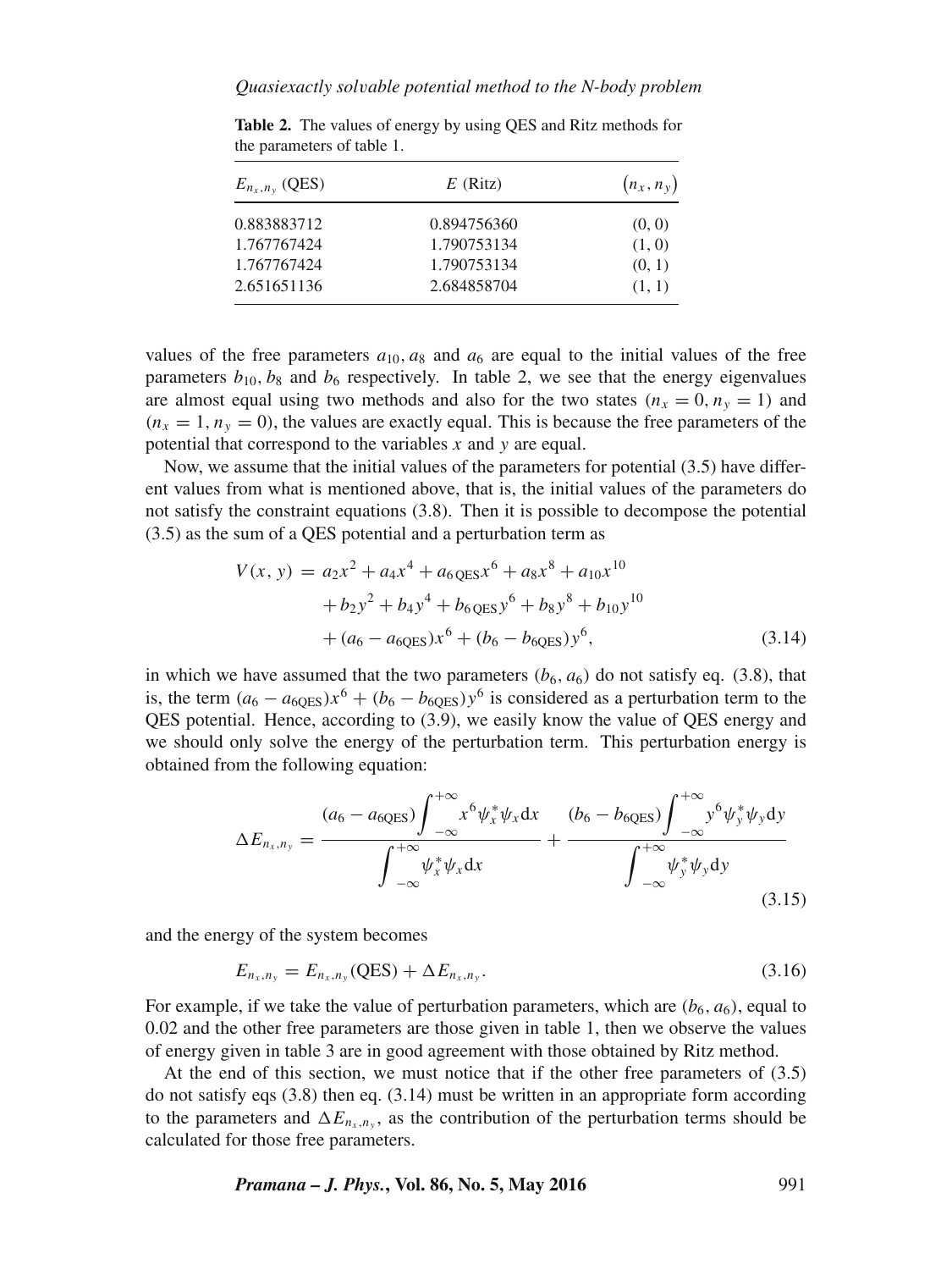| $E_{n_x,n_y}$  | $E$ (Ritz)     | $(n_x, n_y)$ |  |
|----------------|----------------|--------------|--|
| 0.89766973175  | 0.897669731806 | (0, 0)       |  |
| 1.812789373075 | 1.812789373253 | (1,0)        |  |
| 1.812789373075 | 1.812789373253 | (0, 1)       |  |
| 2.7279090144   | 2.7279090147   | (1, 1)       |  |

Table 3. The values of energy for the perturbed system using two different methods.

# **4. The quantum model of 7-body anharmonic potential**

In this section, we write (2.1) for  $N = 7$  and obtain the spectrum of the system by the same methods as in the previous section. The potential is

$$
V(x_1, x_2, x_3, x_4, x_5, x_6, x_7) = \sum_{i=1}^{7} \left[ A_{2i} (5x_1 + 3x_2 + x_3 - x_4 - 3x_5 - 5x_6)^{2i} + B_{2i} (x_1 + x_2 + x_3 + x_4 + x_5 + x_6 - 6x_7)^{2i} \right],
$$
\n(4.1)

where  $A_{2i}$  and  $B_{2i}$  are the constant coefficients. As mentioned in the previous section, this potential can be interpreted as the interaction of seven similar particles with each other in the absence of the last body, and the second kind is the interaction between the seventh body with the other six particles. On the other hand, similar to relations (3.2) and (3.3), respectively, the first type of interaction can be considered as the sum of the relative distance of six particles with each other in the absence of the last one and the second type of interaction can be interpreted as the sum of the relative distance of the last particle with the other six bodies.

In the following subsection, we first use the QES method to obtain the spectrum of the potential (4.1) and then compare the results with Ritz approximation method.

#### 4.1 *The 7-body model and QES method*

We use the suitable Jacobi-like coordinates (2.3) for solving the system as

$$
x = \frac{5x_1 + 3x_2 + x_3 - x_4 - 3x_5 - 5x_6}{\sqrt{70}},
$$
  
\n
$$
y = \frac{x_1 + x_2 + x_3 + x_4 + x_5 + x_6 - 6x_7}{\sqrt{42}},
$$
  
\n
$$
R = \frac{x_1 + x_2 + x_3 + x_4 + x_5 + x_6 + x_7}{7},
$$
\n(4.2)

where x is the sum of the relative distance of the bodies with each other, in the absence of the seventh one, y is considered as the sum of the relative distance of the seventh body with the other six bodies and  $R$  is the coordinate of the central mass. By doing the same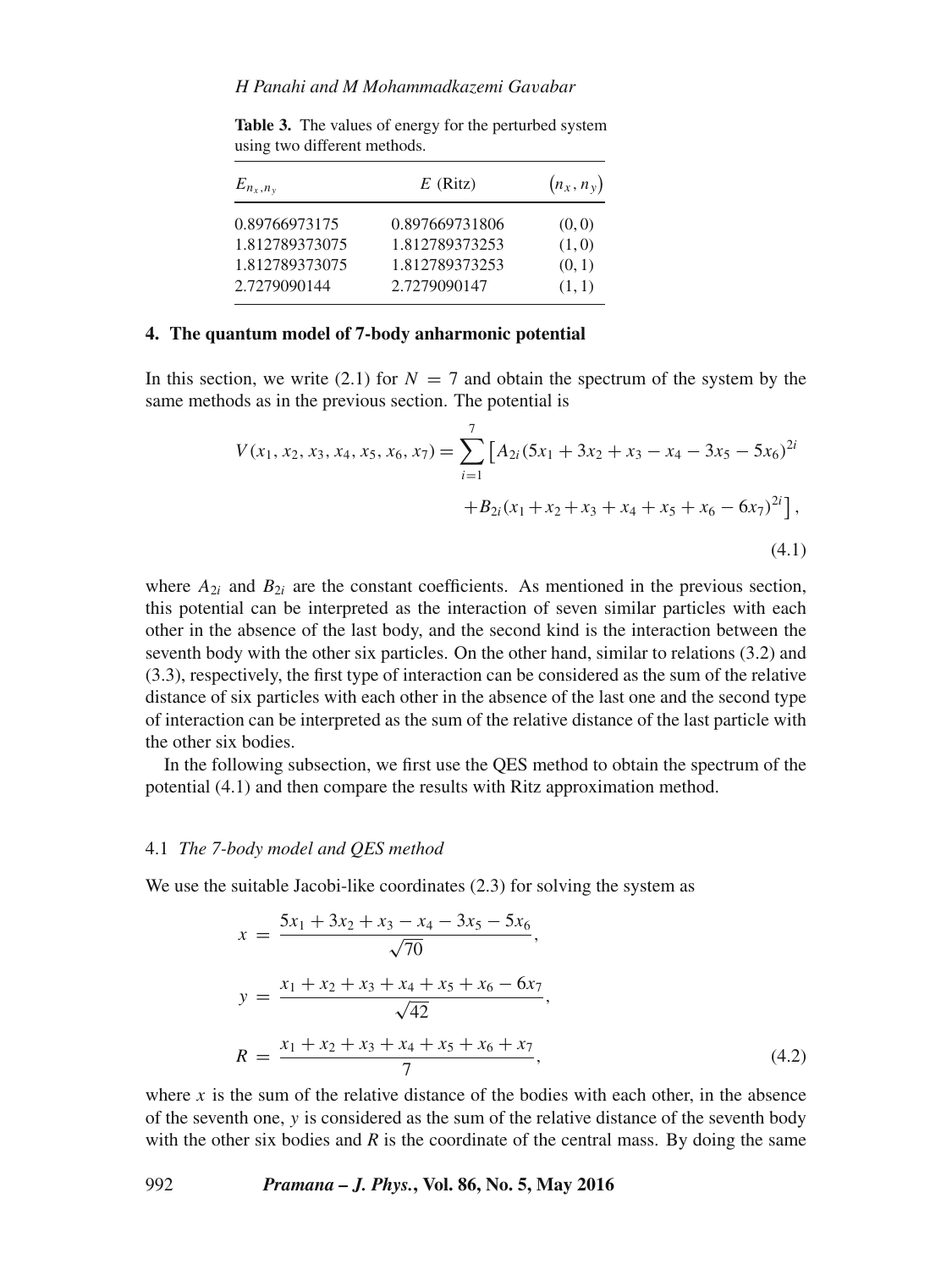calculation as in the previous section, in centre-of-mass system of reference, we get the following two-dimensional potential via (4.1)

$$
V(x, y) = \sum_{i=1}^{7} (a_{2i}x^{2i} + b_{2i}y^{2i}) = a_{2}x^{2} + a_{4}x^{4} + a_{6}x^{6} + a_{8}x^{8} + a_{10}x^{10} + a_{12}x^{12} + a_{14}x^{14} + b_{2}y^{2} + b_{4}y^{4} + b_{6}y^{6} + b_{8}y^{8} + b_{10}y^{10} + b_{12}y^{12} + b_{14}y^{14},
$$
\n(4.3)

where

$$
a_{2i} = 70^i A_{2i}
$$
 and  $b_{2i} = 42^i B_{2i}$ .

The Schrödinger equation for this potential is also the same as eq. (2.6) and the eigenfunction  $\psi(x_1, x_2, x_3, x_4, x_5, x_6, x_7)$  will be a function of two coordinate  $(x, y)$ . Hence, we must solve the two-dimensional quantum system (2.6) for potential (4.3) where its eigenfunction is given as (2.7) and the functions (3.6) are given as

$$
f(x) = -\alpha_1 x^8 + \beta_1 x^6 + \gamma_1 x^4 + \eta_1 x^2 + n_x \ln x,
$$
  
\n
$$
g(x) = -\alpha_2 y^8 + \beta_2 y^6 + \gamma_2 y^4 + \eta_2 y^2 + n_y \ln y,
$$
\n(4.4)

where  $\alpha_i$ ,  $\beta_i$ ,  $\gamma_i$  and  $\eta_i$  are the real parameters. Similar to (3.6) and due to the integrability of the wave function, the coefficients of the highest power in  $f(x)$  and  $g(y)$  should be minus. Now substituting  $(4.3)$  and  $(4.4)$  into  $(2.10)$  gives the following algebraic equation:

$$
(-32\alpha_1^2 + a_{14}) x^{14} + (48\alpha_1\beta_1 + a_{12}) x^{12} + (-18\beta_1^2 + 32\alpha_1\gamma_1 + a_{10}) x^{10}
$$
  
+ 
$$
(16\alpha_1\eta_1 - 24\beta_1\gamma_1 + a_8) x^8 + (28\alpha_1 - 8\gamma_1^2 - 12\beta_1\eta_1 + 8\alpha_1n_x + a_6) x^6
$$
  
+ 
$$
(-6\beta_1n_x - 8\eta_1\gamma_1 - 15\beta_1 + a_4) x^4 + (-2\eta_1^2 - 4n_x\gamma_1 - 6\gamma_1 + a_2) x^2
$$
  
+ 
$$
(-32\alpha_2^2 + b_{14}) y^{14} + (48\alpha_2\beta_2 + b_{12}) y^{12} + (-18\beta_2^2 + 32\alpha_2\gamma_2 + b_{10}) y^{10}
$$
  
+ 
$$
(16\alpha_2\eta_2 - 24\beta_2\gamma_2 + b_8) y^8 + (28\alpha_2 - 8\gamma_2^2 - 12\beta_2\eta_2 + 8\alpha_2n_y + b_6) y^6
$$
  
+ 
$$
(-6\beta_2n_y - 8\eta_2\gamma_2 - 15\beta_2 + b_4) y^4 + (-2\eta_2^2 - 4n_y\gamma_2 - 6\gamma_2 + b_2) y^2
$$
  
- 
$$
\frac{n_x(n_x - 1)}{2x^2} - \eta_1(2n_x + 1) - \frac{n_y(n_y - 1)}{2y^2} - \eta_2(2n_y + 1) = E.
$$
 (4.5)

The right-hand side of (4.5) is a constant, and thus the coefficients of each variable term on the left-hand side should be zero, and also the parameters  $n_x$ ,  $n_y$  should be zero or one. Therefore, the following set of constraint equations between the parameters of the potential and the wave function should exist:

$$
-32\alpha_1^2 + a_{14} = 0, \quad 48\alpha_1\beta_1 + a_{12} = 0, \quad -18\beta_1^2 + 32\alpha_1\gamma_1 + a_{10} = 0,
$$
  
\n
$$
16\alpha_1\eta_1 - 24\beta_1\gamma_1 + a_8 = 0, \quad 28\alpha_1 - 8\gamma_1^2 - 12\beta_1\eta_1 + 8\alpha_1n_x + a_6 = 0,
$$
  
\n
$$
-6\beta_1n_x - 8\eta_1\gamma_1 - 15\beta_1 + a_4 = 0, \quad -2\eta_1^2 - 4n_x\gamma_1 - 6\gamma_1 + a_2 = 0,
$$
  
\n
$$
-32\alpha_2^2 + b_{14} = 0, \quad 48\alpha_2\beta_2 + b_{12} = 0, \quad -18\beta_2^2 + 32\alpha_2\gamma_2 + b_{10} = 0,
$$
  
\n
$$
16\alpha_2\eta_2 - 24\beta_2\gamma_2 + b_8 = 0, \quad 28\alpha_2 - 8\gamma_2^2 - 12\beta_2\eta_2 + 8\alpha_2n_y + b_6 = 0,
$$

*Pramana – J. Phys.***, Vol. 86, No. 5, May 2016** 993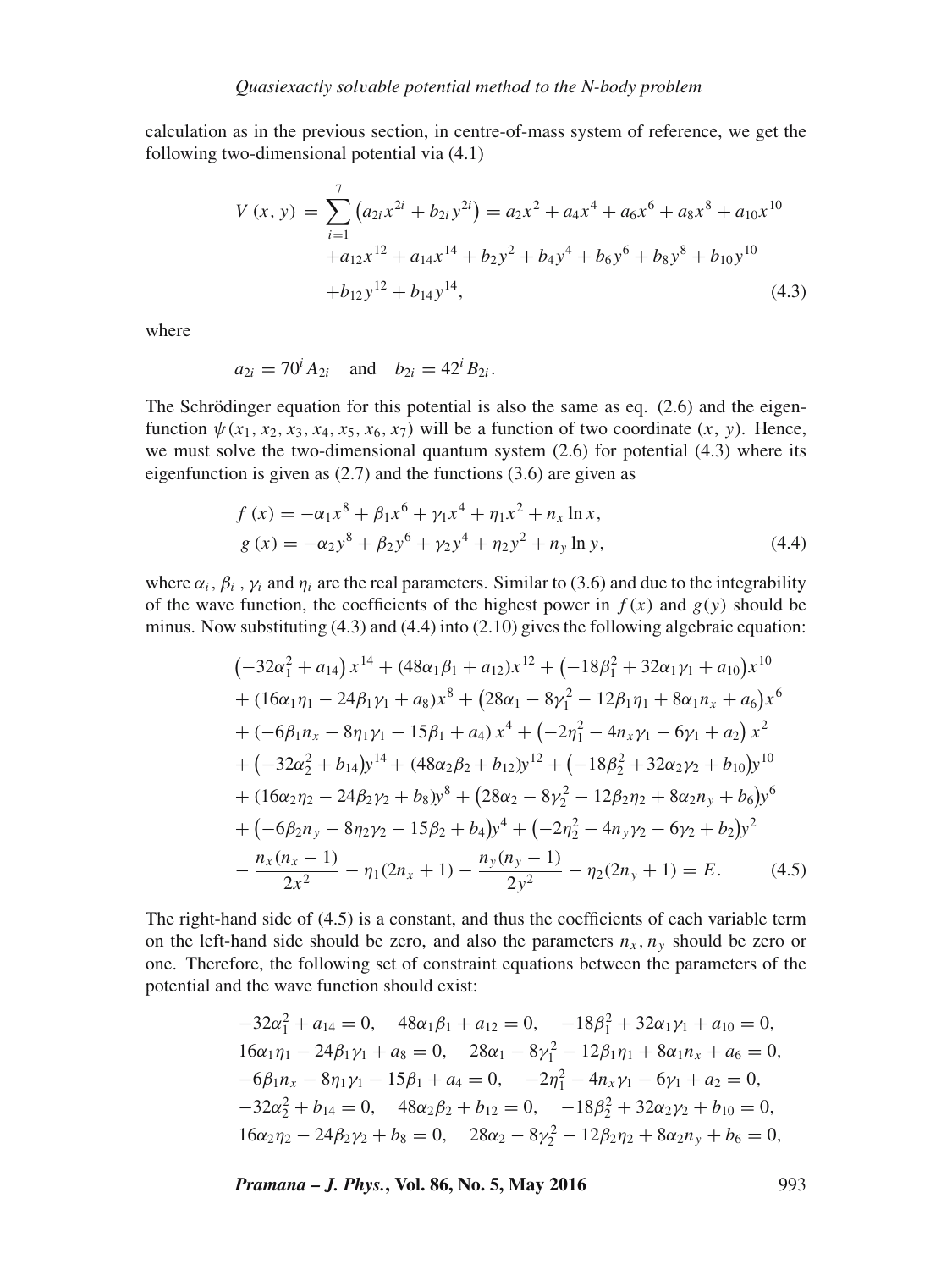| $a_2 = b_2$ $a_4 = b_4$ $a_6 = b_6$                  |  | $a_8$ (QES) =<br>$b_8$ (QES) $a_{10} = b_{10}$ $a_{12} = b_{12}$ $a_{14} = b_{14}$ $(n_x, n_y)$ |              |                |                  |                  |
|------------------------------------------------------|--|-------------------------------------------------------------------------------------------------|--------------|----------------|------------------|------------------|
| 10.90625 10.6875 2.08625<br>15.15625 10.5875 2.06625 |  | 0.3<br>0.3                                                                                      | 0.04<br>0.04 | 0.002<br>0.002 | 0.0002<br>0.0002 | (0, 0)<br>(1, 1) |

**Table 4.** The initial values of the parameters according to QES method.

$$
-6\beta_2 n_y - 8\eta_2 \gamma_2 - 15\beta_2 + b_4 = 0, \quad -2\eta_2^2 - 4n_y \gamma_2 - 6\gamma_2 + b_2 = 0.
$$
\n(4.6)

Now, from (4.6), it is seen that the parameters  $a_8$ ,  $a_{10}$ ,  $a_{12}$ ,  $a_{14}$ ,  $b_8$ ,  $b_{10}$ ,  $b_{12}$  and  $b_{14}$  are free, while the remaining parameters  $a_2$ ,  $a_4$ ,  $a_6$ ,  $b_2$ ,  $b_4$  and  $b_6$  are not free and can be expressed in terms of the free ones and the quantum number  $n_x$  and  $n_y$ . The wave function parameters are also obtained from the free parameters. The QES energy of the 7-body quantum system is also deduced as

$$
E_{n_x,n_y}(\text{QES}) = -\eta_1(2n_x+1) - \eta_2(2n_y+1),\tag{4.7}
$$

where its eigenfunction can be obtained from (2.7) and (4.4), where the required parameters of (4.4) are calculated from (4.6).

#### 4.2 *The 7-body system and Ritz method*

For this model too, the trial wave functions (3.12) and (3.13) taken as the ground and excited states respectively, satisfy the physical conditions of the problem. Substituting them into (3.10) and performing some numerical calculations, we obtain the minimized energy eigenvalue by Ritz method. In table 4, we have given the initial values of the free parameters and the remaining parameters are obtained from (4.6). In table 5, we have also obtained the values of energy from QES and Ritz methods.

Similar to the previous section, in table 4, we first choose some values for free parameters, then the values of the wave function's parameters are calculated from (4.6) and so by applying the condition where  $(n_x, n_y)$  should be zero or one, we calculate the numerical values of  $a_2$ ,  $a_4$ ,  $a_6$ ,  $b_2$ ,  $b_4$  and  $b_6$ . We have also assumed that the initial values of the free parameters  $a_8$ ,  $a_{10}$ ,  $a_{12}$  and  $a_{14}$  are equal to the initial values of the free parameters  $b_8$ ,  $b_{10}$ ,  $b_{12}$  and  $b_{14}$ , respectively. According to the values of table 5, in this model too, we see that the energy eigenvalues are almost equal using two methods and also for the two states  $(n_x = 0, n_y = 1)$  and  $(n_x = 1, n_y = 0)$ , they are exactly equal.

| $E_{n_x,n_y}$ (QES) | E(Ritz)     | $(n_x, n_y)$ |  |
|---------------------|-------------|--------------|--|
| 6.25                | 5.300555306 | (0, 0)       |  |
| 12.5                | 12.04504551 | (1, 0)       |  |
| 12.5                | 12.04504551 | (0, 1)       |  |
| 18.75               | 18.78953571 | (1, 1)       |  |

**Table 5.** The values of energy using QES and Ritz methods for the parameters of table 4.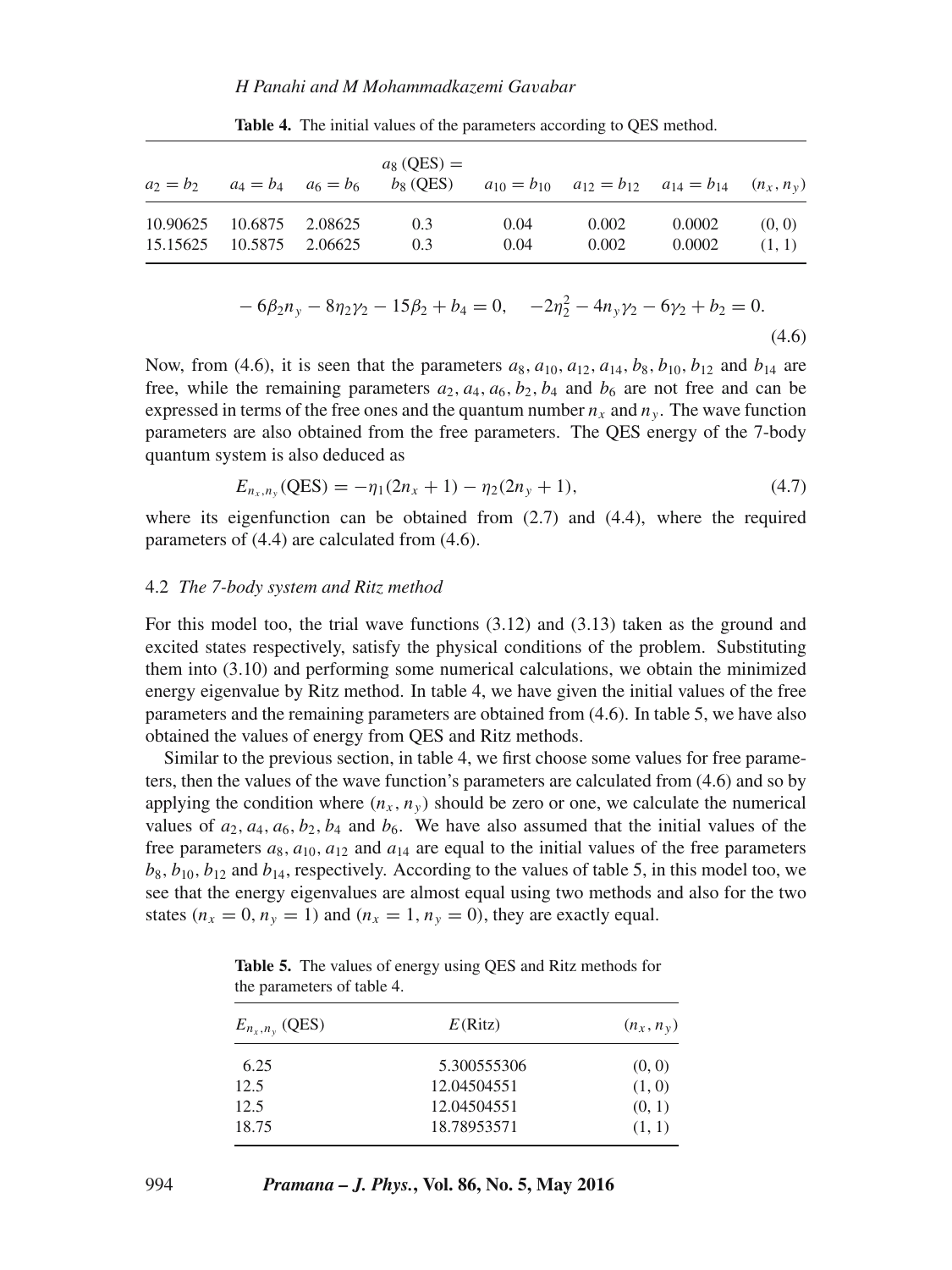| $E_{n_x,n_y}$ | E(Ritz)     | $(n_x, n_y)$ |  |
|---------------|-------------|--------------|--|
| 8.25          | 5.301669062 | (0, 0)       |  |
| 13.50217312   | 12.04814637 | (1, 0)       |  |
| 13.50217312   | 12.04814637 | (0, 1)       |  |
| 18.75434623   | 18.79462368 | (1, 1)       |  |

Table 6. The values of energy for the perturbed system by two different methods.

Now, we assume that the initial values of parameters of the potential (4.3) have different values from what is mentioned in table 4, i.e., the initial values of the parameters do not satisfy eqs (4.6). Then, we can write the potential (4.3) as the sum of QES potential and a perturbation term:

$$
V(x, y) = a_2x^2 + a_4x^4 + a_6x^6 + a_{8QES}x^8
$$
  
+ $a_{10}x^{10} + a_{12}x^{12} + a_{14}x^{14}$   
+ $b_2y^2 + b_4y^4 + b_6y^6 + b_{8QES}y^8$   
+ $b_{10}y^{10} + b_{12}y^{12} + b_{14}y^{14}$   
+ $(a_8 - a_{8QES})x^8 + (b_8 - b_{8QES})y^8,$  (4.8)

in which we have assumed that the two parameters  $(b_6, a_6)$  do not satisfy eq. (4.6). So in (4.8), the term  $(a_8 - a_{80ES})x^8 + (b_8 - b_{80ES})y^8$  is considered as a perturbation term to the QES potential. Hence, the perturbation energy is obtained from the following equation:

$$
\Delta E_{n_x, n_y} = \frac{(a_8 - a_{8QES}) \int_{\infty}^{+\infty} \int x^8 \psi_x^* \psi_x dx}{\int_{-\infty}^{+\infty} \psi_x^* \psi_x dx} + \frac{(b_8 - b_{8QES}) \int_{-\infty}^{+\infty} y^8 \psi_y^* \psi_y dy}{\int_{-\infty}^{+\infty} \psi_y^* \psi_y dy}
$$
(4.9)

and the energy of the system becomes

$$
E_{n_x,n_y} = E_{n_x,n_y}(\text{QES}) + \Delta E_{n_x,n_y}.
$$
\n(4.10)

For example, if we take the value of perturbation parameters, which are  $(b_8, a_8)$ , equal to  $0.4$  and the other free parameters are those given in table 4, then the values of energy given 0.4 and the other free parameters are those given in table 4, then the values of energy given in table 6, except for the (0,0) state, do not have a major difference with those obtained from the Ritz method.

We must notice that if the other independent parameters of  $(4.3)$  do not satisfy eqs  $(4.6)$ then (4.8) must be written in an appropriate form according to the parameters and  $\Delta E_{n_x,n_y}$ , as the contribution of the perturbation terms, should be calculated for those free parameters.